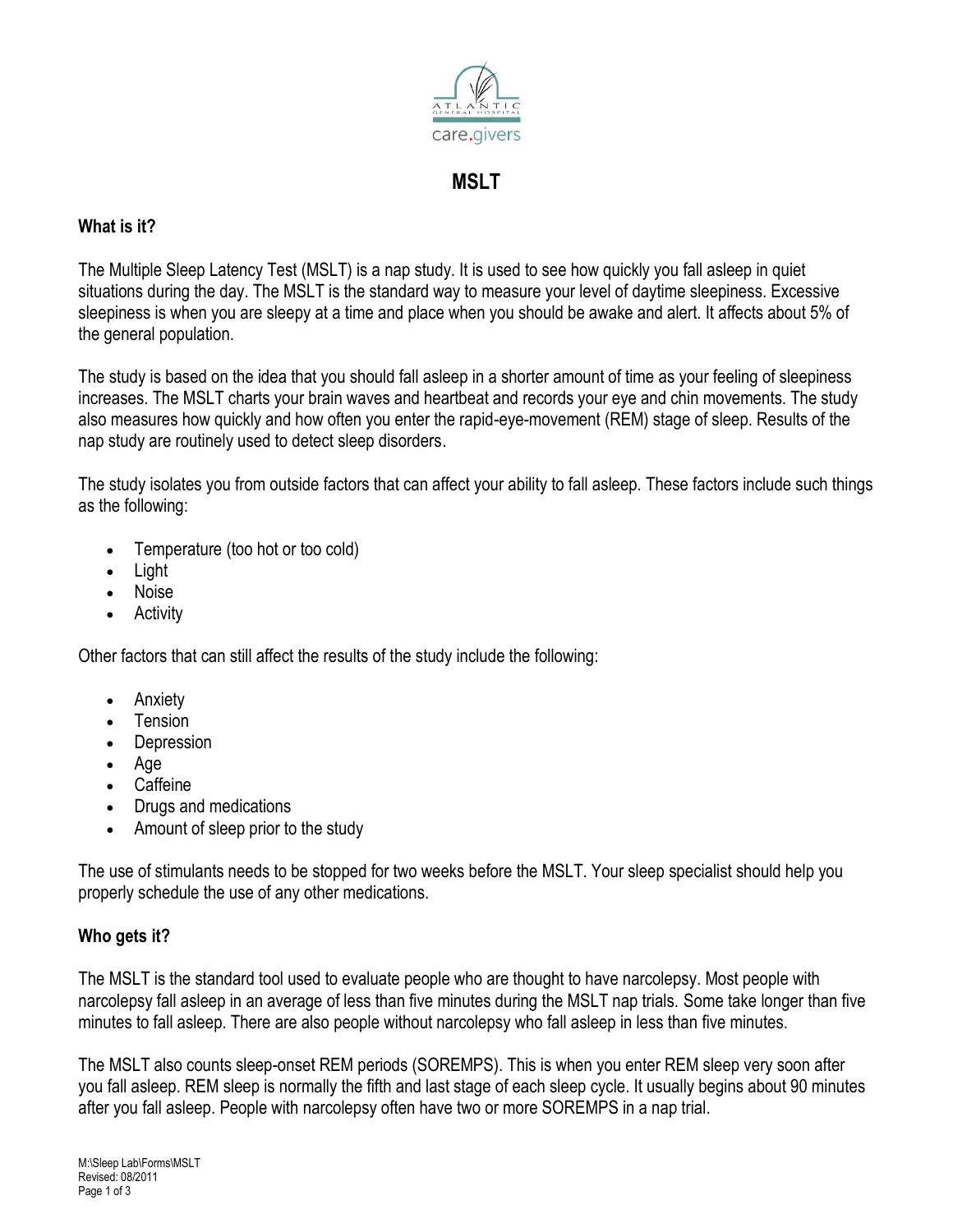

The MSLT may be used to see if a person has idiopathic hypersomnia. Patients with idiopathic hypersomnia fall asleep easily but do not have SOREMPS.

The MSLT reveals a broad range of time in which it takes normal sleepers to fall asleep during the study. Normal sleepers tend to fall asleep in an average of about ten minutes or more during the five naps of the MSLT. Due to the wide range of normal times, the results from these nap trials alone are not enough to diagnose a sleep disorder. Doctors must also consider other data, tests, and medical information.

#### **What happens when I have it?**

It will be helpful if you fill out a sleep diary for at least one week before the MSLT. This will allow the doctor to see your normal sleep-wake pattern. Smoking should be stopped at least 30 minutes before each nap trial.

You will not be allowed to have any drinks with caffeine during the study. You will also not be able to see any bright sunlight. Outside factors that might affect your sleep are limited. Your room is made dark and quiet. The room temperature is set at your personal comfort level.

The daytime nap study is taken right after you do an [overnight sleep study.](http://www.sleepeducation.com/Topic.aspx?id=12) For the MSLT to be accurate, you should have had a total sleep time of at least six hours during the overnight sleep study.

The MSLT consists of four or five nap opportunities with breaks lasting for two hours in between them. The first nap trial begins between 1.5 and three hours after you wake up from the overnight sleep study. You will be given a light breakfast at least one hour before the first nap trial. After the fourth nap trial, which is usually around 2:00, the technician will be able to make the decision if there is enough information for the study to be ended, or if a fifth nap trial will be needed.

Sensors are placed on your head, face, and chin. They send tiny electrical signals to a computer. The signals show when you are asleep and awake during the study. The brain-wave and eye-movement detectors show when you are in REM sleep. This is a stage of sleep where your eyes twitch and your brain waves are very active.

You will not feel any pain during the MSLT. The sensors are gently taped to your skin and connected to a computer. The cables are long enough to let you move around and turn over in bed. You will be asked to move your eyes, clench your teeth and turn your head. This will make sure that the sensors are working. A low-light video camera allows a technologist to see you from a nearby room.

For each nap trial, you are asked to lie quietly in bed and try to go to sleep. Then the lights are turned off. Once the lights are out, the test will measure how long it takes you to fall asleep. Your vital signs will continue to be measured as you sleep.

After sleeping for 15 minutes, you will be awakened. Each trial will end if you do not fall asleep within 20 minutes. Between nap trials, you will have to stay out of bed and occupy yourself so that you remain awake. A light lunch should be provided right after the end of the third (noon) trial.

After the last nap trial, you will test the sensors again, and then they will be removed. This will complete the study, and you will be free to go.